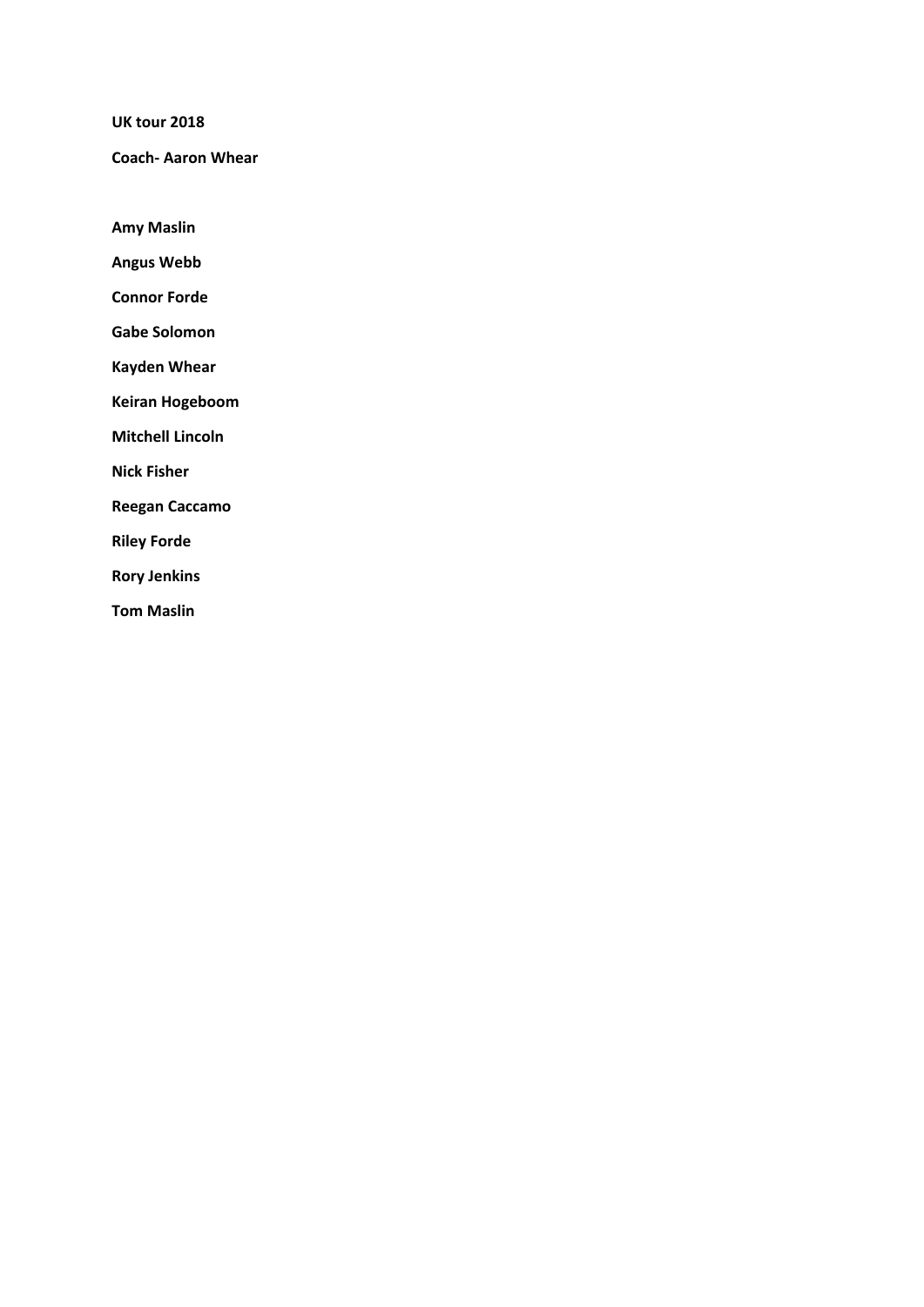#### **Game 1 vs Aldershot CC**

**2/7/18** 

| Lincoln 3/26 | Jenkins 2/28 | A Maslin 2/37 Fisher 1/63 |               | Whear $2/43$ |     |
|--------------|--------------|---------------------------|---------------|--------------|-----|
| Total        |              |                           |               |              | 220 |
| Extras       |              |                           |               |              | 33  |
| Gillingham   |              |                           | <b>Bowled</b> | A Maslin     | 5   |
| Baldwin      |              |                           | <b>Bowled</b> | A Maslin     | 0   |
| Hughes       |              |                           | Not           | Out          | 8   |
| Joseph       |              |                           | ct Fisher     | Whear        | 43  |
| Knox         |              |                           | ct Solomon    | Whear        | 29  |
| Etherington  |              |                           | <b>Bowled</b> | Lincoln      | 0   |
| Hayes        |              |                           | <b>Bowled</b> | Lincoln      | 0   |
| Varney       |              |                           | ct C Forde    | Fisher       | 69  |
| Limbu        |              |                           | <b>Bowled</b> | Jenkins      | 14  |
| Gonella      |              |                           | <b>Bowled</b> | Jenkins      | 4   |
| Ferguson     |              |                           | ct            | Lincoln      | 17  |

| <b>SBCC</b>  |     |     |                |
|--------------|-----|-----|----------------|
| R Forde      |     |     | $\overline{7}$ |
| Hogeboom     |     |     | 0              |
| T Maslin     |     |     | $\mathbf 1$    |
| Solomon      |     |     | 20             |
| Webb         | Not | Out | 81             |
| Caccamo      |     |     | $\pmb{0}$      |
| C Forde      |     |     | $\pmb{4}$      |
| A Maslin     |     |     | 3              |
| Jenkins      | Not | Out | 30             |
| Extras       |     |     | 25             |
| <b>Total</b> |     |     | 7/171          |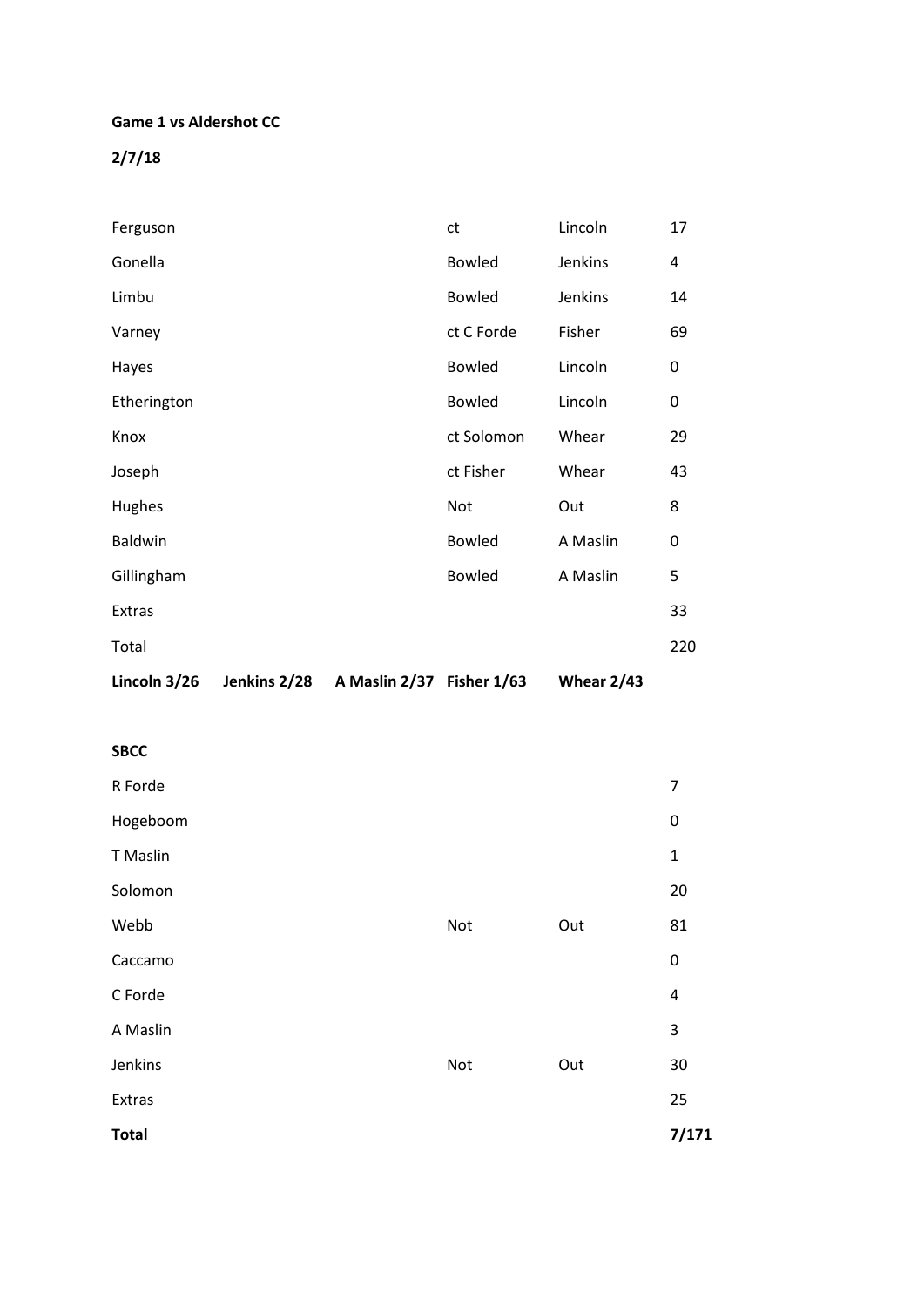### **Game 2 vs Hamworthy CC**

**SBCC** 

| Solomon      |     |     | 0              |
|--------------|-----|-----|----------------|
| Hogeboom     |     |     | $\overline{2}$ |
| Webb         |     |     | 10             |
| R Forde      |     |     | 0              |
| C Forde      | Not | Out | 35             |
| T Maslin     |     |     | 0              |
| Caccamo      |     |     | $\mathbf{1}$   |
| Fisher       | Not | Out | 15             |
| Extras       |     |     | 17             |
| <b>Total</b> |     |     | 6/93           |

### **Hamworthy CC**

| Jenkins 0/11 | A Maslin 0/22 Lincoln 5/13 |               | Whear 0/29 |         | Fisher 0/16 |                |
|--------------|----------------------------|---------------|------------|---------|-------------|----------------|
| Total        |                            |               |            |         |             | 7/107          |
| Extras       |                            |               |            |         |             | 28             |
| Reid         |                            | ct Whear      |            | Lincoln |             | $\overline{2}$ |
| Spence       |                            | Run Out       |            |         |             | 12             |
| Worboys      |                            | Run Out       |            |         |             | 8              |
| Marlowe      |                            | <b>Bowled</b> |            | Lincoln |             | 0              |
| Bibby        |                            | <b>Bowled</b> |            | Lincoln |             | 0              |
| <b>Berry</b> |                            | <b>Not</b>    |            | Out     |             | 35             |
| Reid         |                            | <b>Bowled</b> |            | Lincoln |             | 7              |
| Parsons      |                            | ct Hogeboom   |            | Lincoln |             | 16             |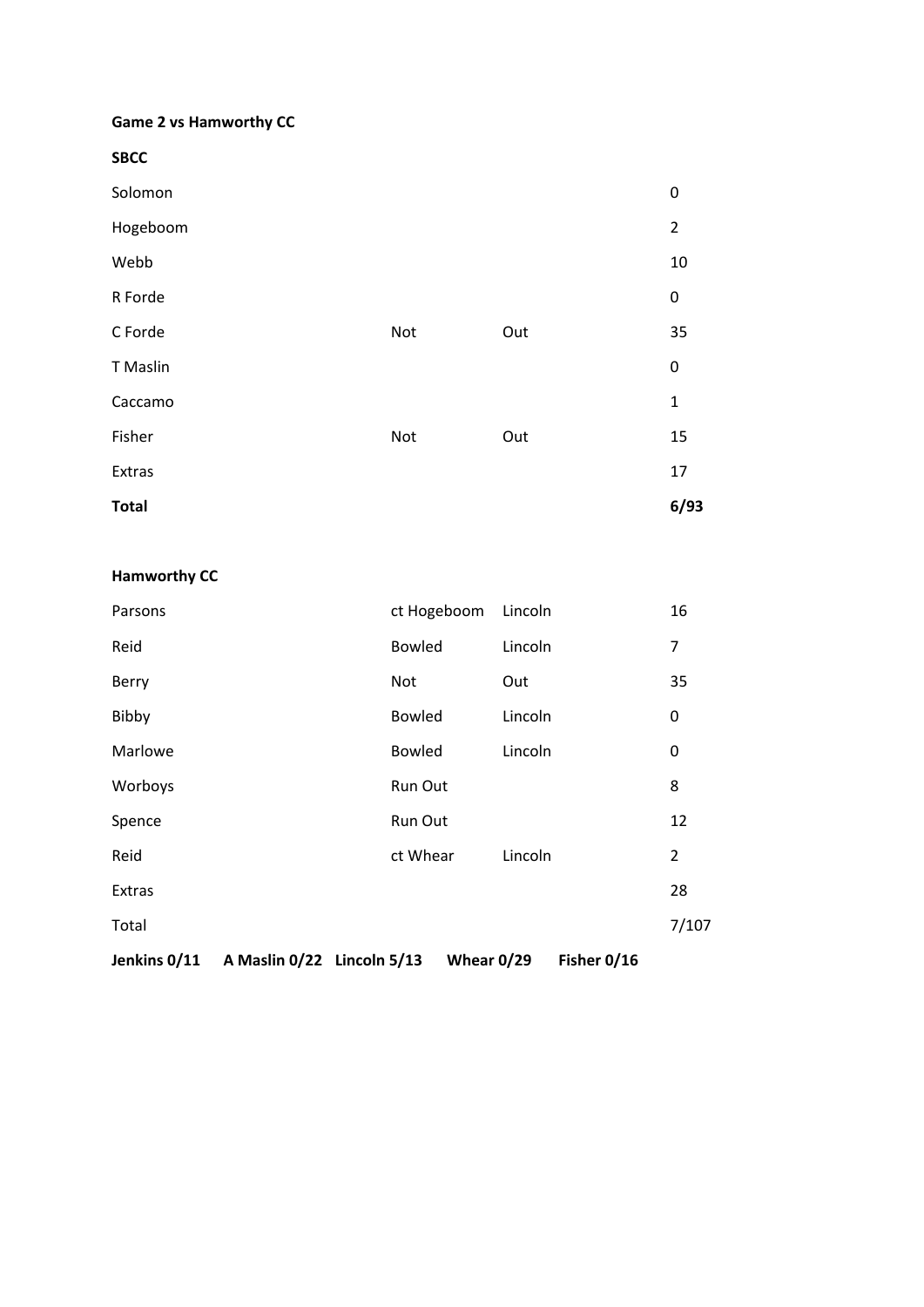**Game 3 vs Bournemouth CC** 

**SBCC** 

| Extras 38 | <b>Total</b> | 142       |
|-----------|--------------|-----------|
| R Forde   |              | 6         |
| Jenkins   |              | 6         |
| A Maslin  |              | $\pmb{0}$ |
| Fisher    |              | 6         |
| Whear     |              | 6         |
| C Forde   |              | 63        |
| Caccamo   |              | 3         |
| T Maslin  |              | $\pmb{0}$ |
| Webb      |              | $\pmb{0}$ |
| Hogeboom  |              | $\pmb{0}$ |
| Solomon   |              | 4         |
| Lincoln   |              | 8         |

Bournemouth

| Jenkins 3/25 | A Maslin 0/44 R Forde 4/24 | Fisher 3/26 | Whear 0/24 |              |
|--------------|----------------------------|-------------|------------|--------------|
| <b>Total</b> |                            |             |            | 145          |
| Clamp        | <b>Bowled</b>              | R Forde     |            | 15           |
| Fowle        | <b>Bowled</b>              | Jenkins     |            | 0            |
| Smith        | Run Out                    |             |            | 11           |
| Wilcox       | C&B                        | Fisher      |            | $\mathbf{1}$ |
| Holness      | ct Jenkins                 | Fisher      |            | 20           |
| Booth        | <b>Bowled</b>              | R Forde     |            | 41           |
| Whitton      | <b>Bowled</b>              | R Forde     |            | $\mathbf{1}$ |
| Hiller       | ct C Forde                 | R Forde     |            | 4            |
| Carter       | Run Out                    |             |            | 0            |
| Momtha       | ct Fisher                  | Jenkins     |            | 17           |
| Lloyd        | <b>Bowled</b>              | Jenkins     |            | 5            |
| Scott        | ct C Forde                 | Fisher      |            | 16           |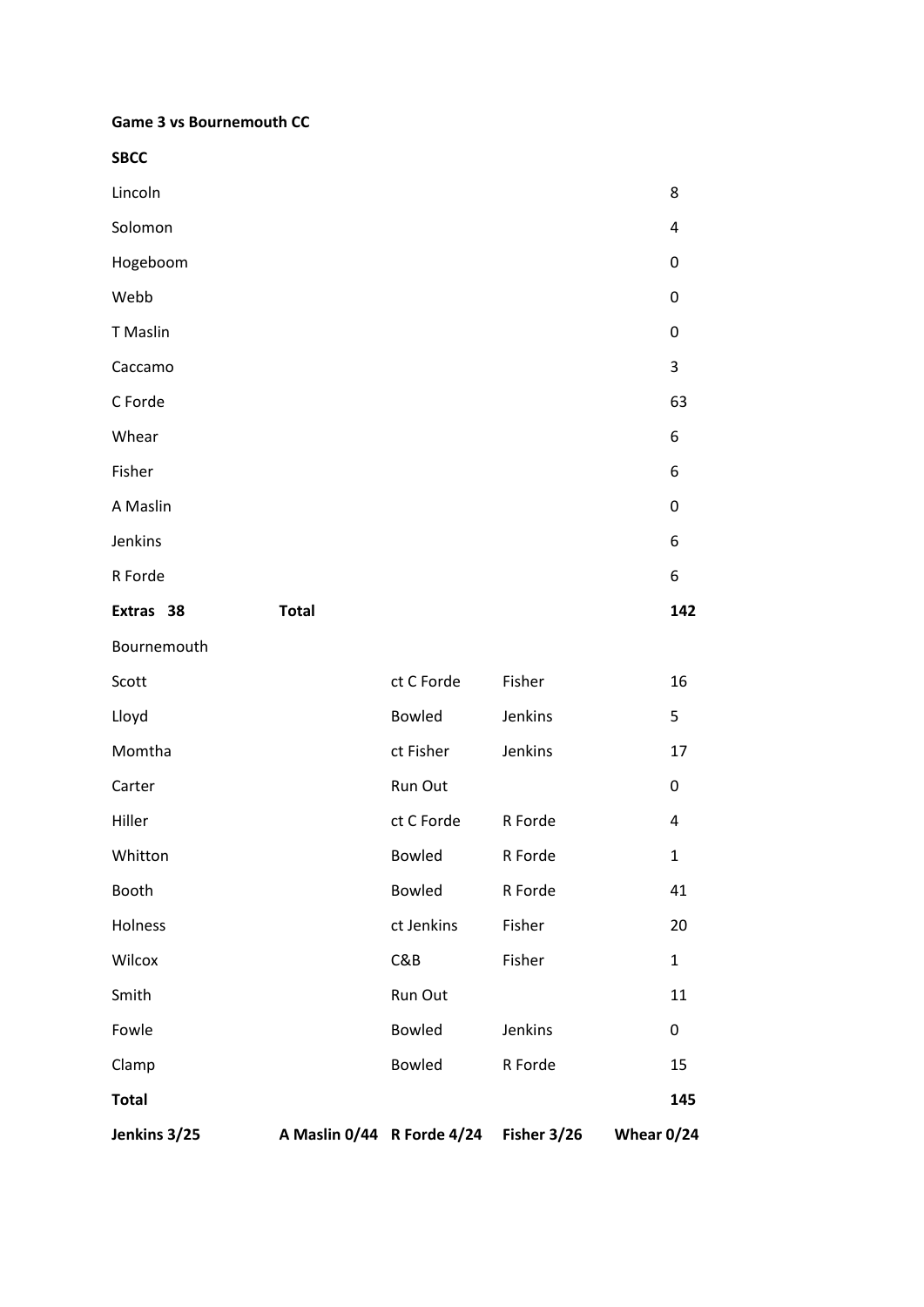#### **Game 4 SBCC Strikers vs SBCC Stars**

#### **Played at Southern Gardens Totton Southampton**

**5/7/18** 

| <b>Strikers</b>                                       |               |                          |              |  |  |  |
|-------------------------------------------------------|---------------|--------------------------|--------------|--|--|--|
| Webb                                                  | <b>Bowled</b> | Whear                    | 17           |  |  |  |
| Caccamo                                               | <b>Bowled</b> | Jenkins                  | 0            |  |  |  |
| R Forde                                               | <b>Bowled</b> | Jenkins                  | 0            |  |  |  |
| <b>T</b> Maslin                                       | <b>LBW</b>    | Lincoln                  | $\mathbf{1}$ |  |  |  |
| Hogeboom                                              | <b>Bowled</b> | S Turner                 | 7            |  |  |  |
| G Solomon                                             | <b>Bowled</b> | S Turner                 | 0            |  |  |  |
| C Forde                                               | <b>LBW</b>    | J Turner                 | 48           |  |  |  |
| <b>B</b> Gilbert                                      | C&B           | Whear                    | $\mathbf{1}$ |  |  |  |
| Brown                                                 | Not Out       |                          | 41           |  |  |  |
| John                                                  | ct Law        | Drohan                   | 5            |  |  |  |
| Wright                                                | Run Out       |                          | 13           |  |  |  |
| Extras                                                |               |                          | 26           |  |  |  |
| <b>Total</b>                                          |               |                          | 10/159       |  |  |  |
| Lincoln 1/5<br>Kelly 0/16<br>Whear 2/9<br>Jenkins 2/6 |               | S Turner 2/15 Fisher0/21 |              |  |  |  |
| J Mckenna 0/36<br>J Turner 1/27<br>J Drohan 1/11      |               |                          |              |  |  |  |

| <b>Stars</b>      |           |              |             |              |                  |       |
|-------------------|-----------|--------------|-------------|--------------|------------------|-------|
| Drohan            |           |              |             | ct C Forde   | Wright           | 24    |
| J Turner          |           |              |             | Ct Coccamo   | Wright           | 64    |
| Haskins           |           |              |             | ct Gilbert   | Solomon          | 50    |
| Law               |           |              |             | ct Forde     | <b>Brown</b>     | 5     |
| Kelly             |           |              |             | Not Out      |                  | 20    |
| J Mckenna         |           |              |             | Not Out      |                  | 12    |
| <b>Extras</b>     |           |              |             |              |                  | 22    |
| <b>Total</b>      |           |              |             |              |                  | 4/197 |
| <b>Brown 1/21</b> | John 0/27 | Gilbert 0/30 | Wright 2/37 | R Forde 0/21 | <b>Webb 0/24</b> |       |

**T Maslin 0/19 Solomon 1/1**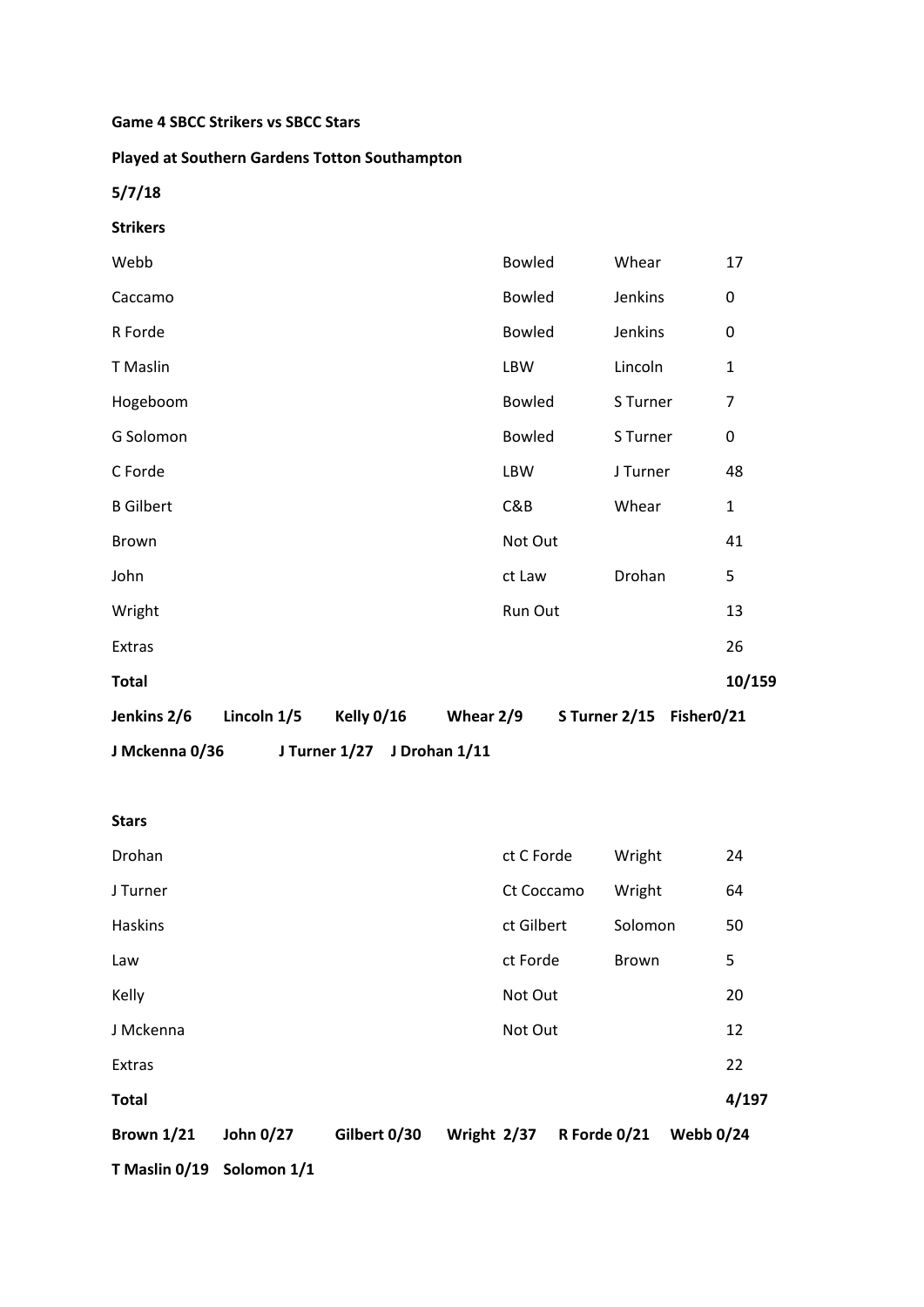#### **Game 5 vs Wokingham CC**

| <b>Total</b>  |     |     | 101       |
|---------------|-----|-----|-----------|
| <b>Extras</b> |     |     | 10        |
| Whear         | Not | Out | 0         |
| Lincoln       | Not | Out | 13        |
| Caccamo       |     |     | 12        |
| C Forde       |     |     | 18        |
| Solomon       |     |     | $\pmb{0}$ |
| R Forde       |     |     | 0         |
| Webb          |     |     | 38        |
| Hogeboom      |     |     | 10        |

#### **Wokingham**

| Lincoln $1/14$ | Jenkins 2/26 | Fisher 0/20 | Whear $2/33$  | A Maslin 1/25 C Forde 4/28 |           |
|----------------|--------------|-------------|---------------|----------------------------|-----------|
| <b>Total</b>   |              |             |               |                            | 160       |
| <b>Extras</b>  |              |             |               |                            | 32        |
| Toqir          |              |             | <b>Bowled</b> | C Forde                    | 5         |
| Purohit        |              |             | Not           | Out                        | 11        |
| Daffin         |              |             | ct Caccamo    | Whear                      | 4         |
| Worthington    |              |             | <b>Bowled</b> | C Forde                    | 9         |
| <b>Barker</b>  |              |             | LBW           | C Forde                    | 17        |
| Coyne          |              |             | ct Caccamo    | Jenkins                    | 0         |
| Donald         |              |             | <b>Bowled</b> | Jenkins                    | $\pmb{0}$ |
| Wright         |              |             | <b>Bowled</b> | A Maslin                   | 4         |
| Mathapati      |              |             | <b>Bowled</b> | C Forde                    | 35        |
| Toqir          |              |             | ct Jenkins    | Whear                      | 31        |
| Khalid         |              |             | ct Whear      | Lincoln                    | 15        |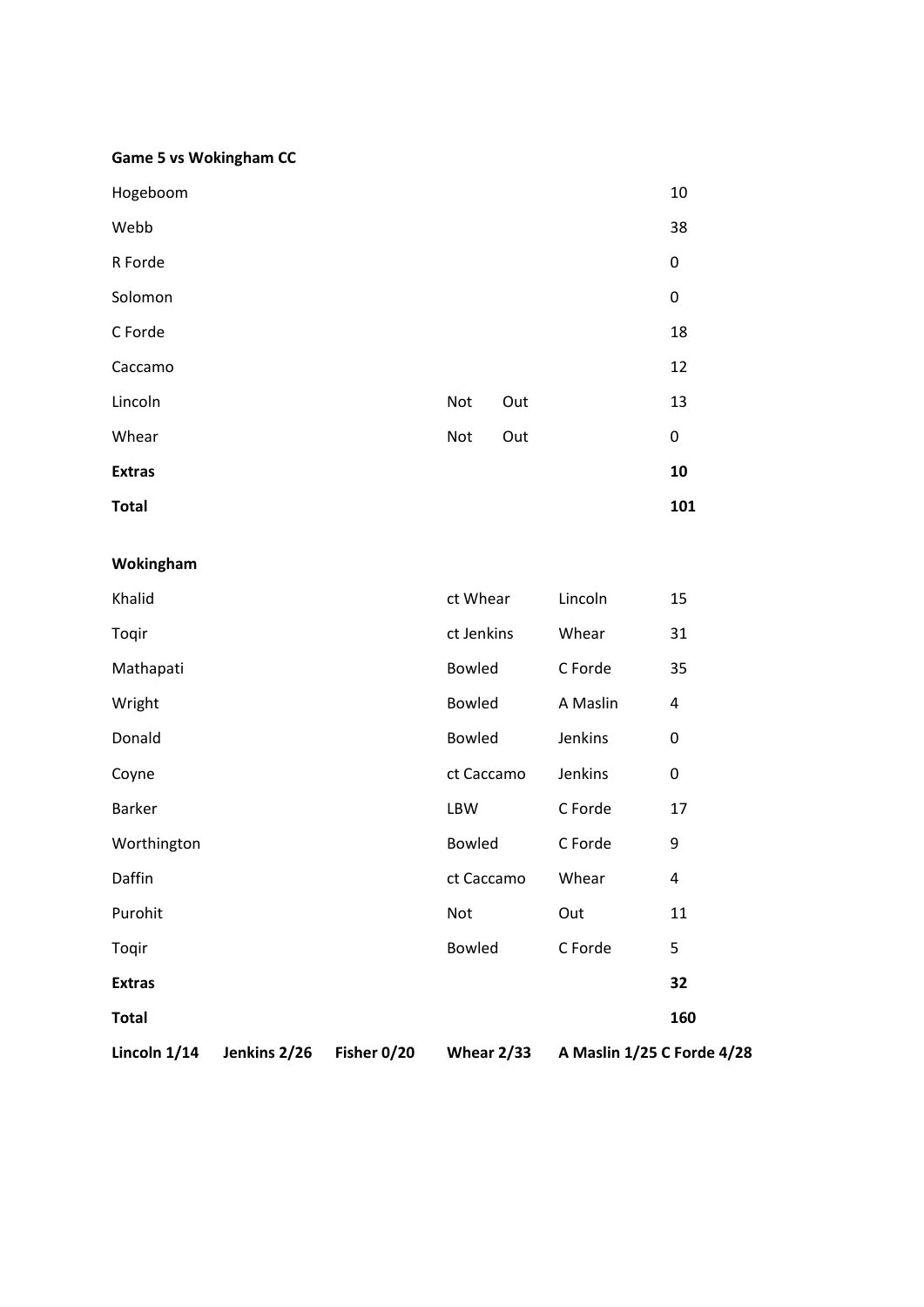**Game 6 vs Horspath CC** 

**SBCC** 

| Webb          |     |     | 53           |
|---------------|-----|-----|--------------|
| Solomon       |     |     | 3            |
| R Forde       |     |     | 44           |
| Hogeboom      |     |     | 22           |
| Caccamo       |     |     | 1            |
| C Forde       |     |     | $\pmb{0}$    |
| Jenkins       |     |     | $\pmb{0}$    |
| Lincoln       |     |     | 11           |
| Whear         | Not | Out | $\mathbf{1}$ |
| <b>Extras</b> |     |     | 27           |
| <b>Total</b>  |     |     | 8/162        |

# **Horspath CC**

| Jenkins 0/22  | A Maslin 1/19 Lincoln 0/38 | Whear $3/37$ | Fisher 2/66   |          |                |
|---------------|----------------------------|--------------|---------------|----------|----------------|
| Total         |                            |              |               |          | 7/190          |
| Extras        |                            |              |               |          | 18             |
| Cummins       |                            | st           |               | Whear    | 7              |
| Makom         |                            |              | Run Out       |          | 0              |
| <b>Hicks</b>  |                            |              | ct Lincoln    | Whear    | $\overline{2}$ |
| Dore          |                            | ct           |               | Whear    | 0              |
| Abbas         |                            |              | <b>Bowled</b> | Fisher   | 11             |
| <b>Batton</b> |                            |              | Retired       |          | 27             |
| Todd          |                            |              | Retired       |          | 51             |
| Crawford      |                            |              | Bowled        | A Maslin | $\overline{7}$ |
| <b>Hicks</b>  |                            | st           |               | Fisher   | 70             |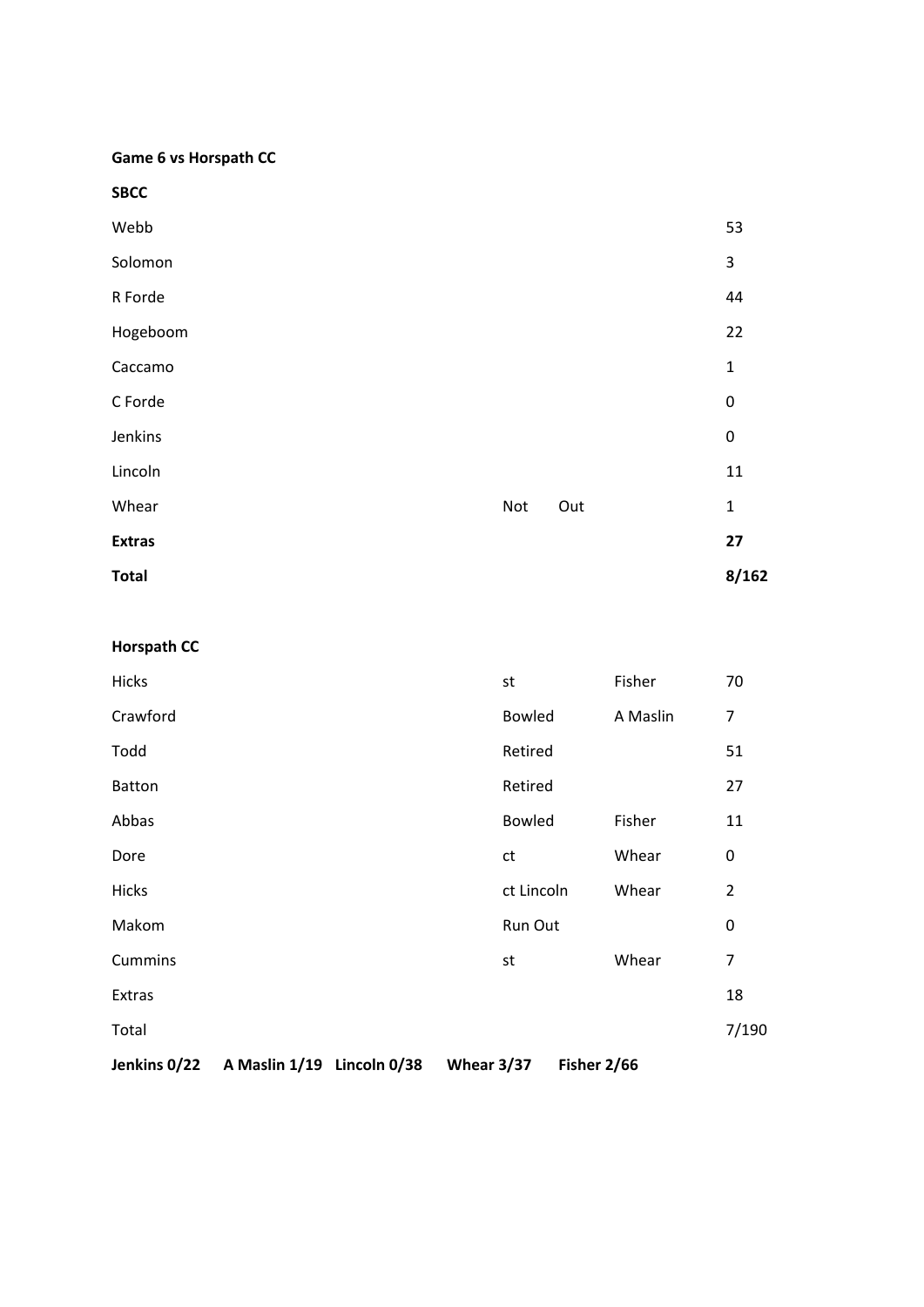#### **Game 7 Vs S & L Corby**

**SBCC** 

| <b>Total</b>    |     |     | 5/97   |
|-----------------|-----|-----|--------|
| <b>Extras</b>   |     |     | 18     |
| A Maslin        | Not | Out | $10\,$ |
| Caccamo         | Not | Out | 12     |
| Solomon         |     |     | 0      |
| <b>T</b> Maslin |     |     | 0      |
| Hogeboom        |     |     | 0      |
| R Forde         |     |     | 24     |
| Webb            |     |     | 26     |
| C Forde         |     |     | 6      |

# **Corby CC**

| A Maslin 2/11 Lincoln 2/14 | Fisher 2/37 | Jenkins 1/28  | Whear $1/21$ |                |
|----------------------------|-------------|---------------|--------------|----------------|
| <b>Total</b>               |             |               |              | 8/117          |
| <b>Extras</b>              |             |               |              | 12             |
| Smith                      |             | Not           | Out          | 16             |
| Guerin                     |             | ct Lincoln    | Whear        | 3              |
| Connelly                   |             | Not           | Out          | 0              |
| Connelly                   |             | <b>Bowled</b> | Jenkins      | 9              |
| Walker                     |             | ct Webb       | Lincoln      | 14             |
| Clark                      |             | <b>Not</b>    | Out          | 32             |
| Jackson                    |             | <b>Bowled</b> | Fisher       | 12             |
| Partridge                  |             | <b>Bowled</b> | Fisher       | 3              |
| Scott                      |             | LBW           | A Maslin     | 3              |
| Knight                     |             | ct Jenkins    | A Maslin     | 12             |
| Wilson                     |             | <b>Bowled</b> | Lincoln      | $\overline{2}$ |